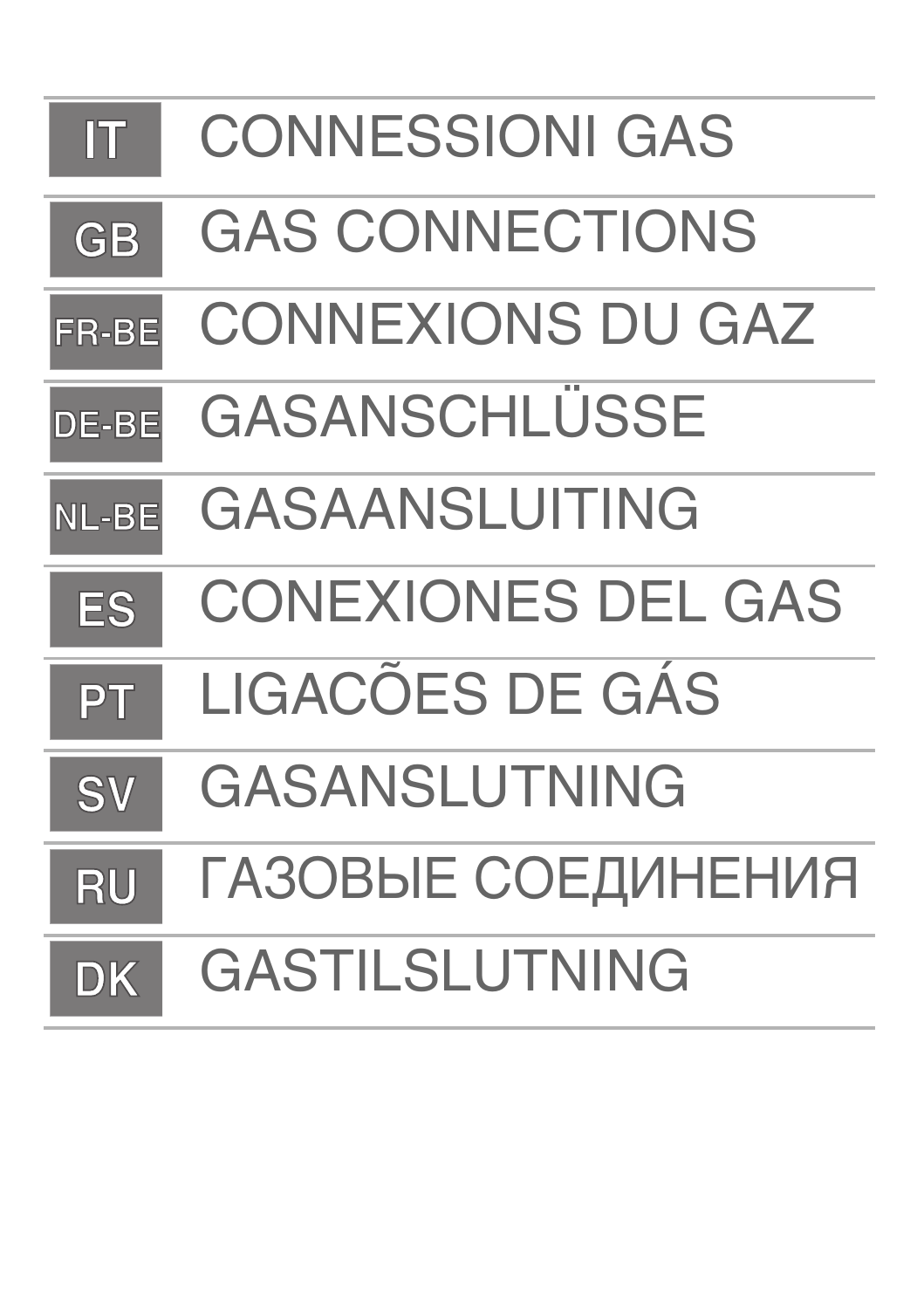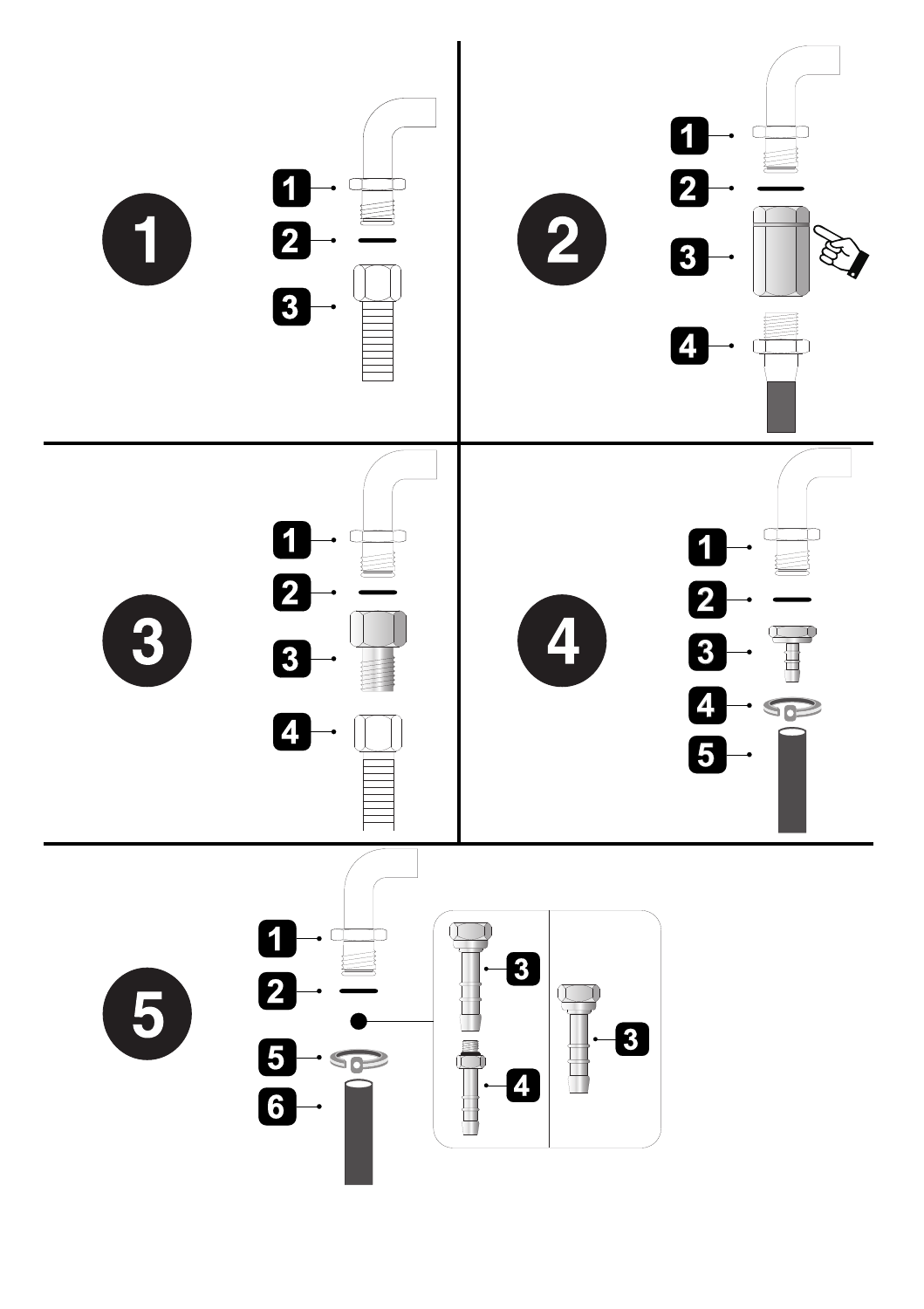

Eseguire il collegamento alla rete del gas utilizzando un tubo flessibile in acciaio a parete continua conforme alle caratteristiche indicate dalla norma vigente. Avvitare accuratamente il raccordo **3** al raccordo gas **1** dell'apparecchio interponendo la guarnizione **2**.



Effettuare la connessione all'apparecchio utilizzando un tubo flessibile con attacco a baionetta conforme a B.S. 669. Il raccordo, nella parte posteriore dell'apparecchio, presenta una filettatura esterna di 1/2" BSP. Applicare del materiale isolante sul filetto del raccordo del tubo gas **4** ed avvitarvi successivamente l'adattatore **3** come indicato in figura. Avvitare il blocco così ottenuto al raccordo mobile **1** dell'apparecchio interponendo la guarnizione **2**.



Eseguire il collegamento alla rete del gas utilizzando un tubo flessibile in acciaio a parete continua conforme alle caratteristiche indicate dalla norma vigente.

Avvitare accuratamente il raccordo **3** al raccordo gas **1** dell'apparecchio interponendo la guarnizione **2**. Applicare del materiale isolante sul filetto del raccordo **3**, dopodichè avvitare il tubo flessibile in acciaio **4** al raccordo **3**.



Eseguire il collegamento alla rete del gas utilizzando un tubo in gomma conforme alle caratteristiche indicate dalla norma vigente (verificare che la sigla di tale norma sia stampigliata sul tubo).

Avvitare accuratamente il portagomma **3** al raccordo gas **1** dell'apparecchio interponendo la guarnizione **2**. Calzare il tubo in gomma **5** sul portagomma **3** e fissarlo con la fascetta **4** conforme alla norma vigente.



Eseguire il collegamento alla rete del gas utilizzando un tubo in gomma conforme alle caratteristiche indicate dalla norma vigente (verificare che la sigla di tale norma sia stampigliata sul tubo).

Avvitare accuratamente il portagomma **3** al raccordo gas **1** dell'apparecchio interponendo la guarnizione **2**. A seconda del diametro del tubo gas utilizzato è possibile avvitare anche il portagomma **4** al portagomma **3**. Dopo aver stretto i portagomma calzare il tubo gas **6** sul portagomma **3** o **3**+**4** e fissarlo con la fascetta **5** conforme alla norma vigente.



Il collegamento con tubi in gomma conformi alla norma in vigore può essere realizzato solo se il tubo è ispezionabile per tutta la sua lunghezza.



Dopo ogni intervento sull'apparecchio verificare il corretto serraggio delle connessioni gas.

Si consiglia una coppia di serraggio di minimo 15 Nm e massimo 20 Nm.



Qualora il tipo di gas lo richieda utilizzare un regolatore di pressione conforme alla norma vigente.



Ad installazione completata, verificare eventuali perdite con una soluzione saponosa, mai con una fiamma.

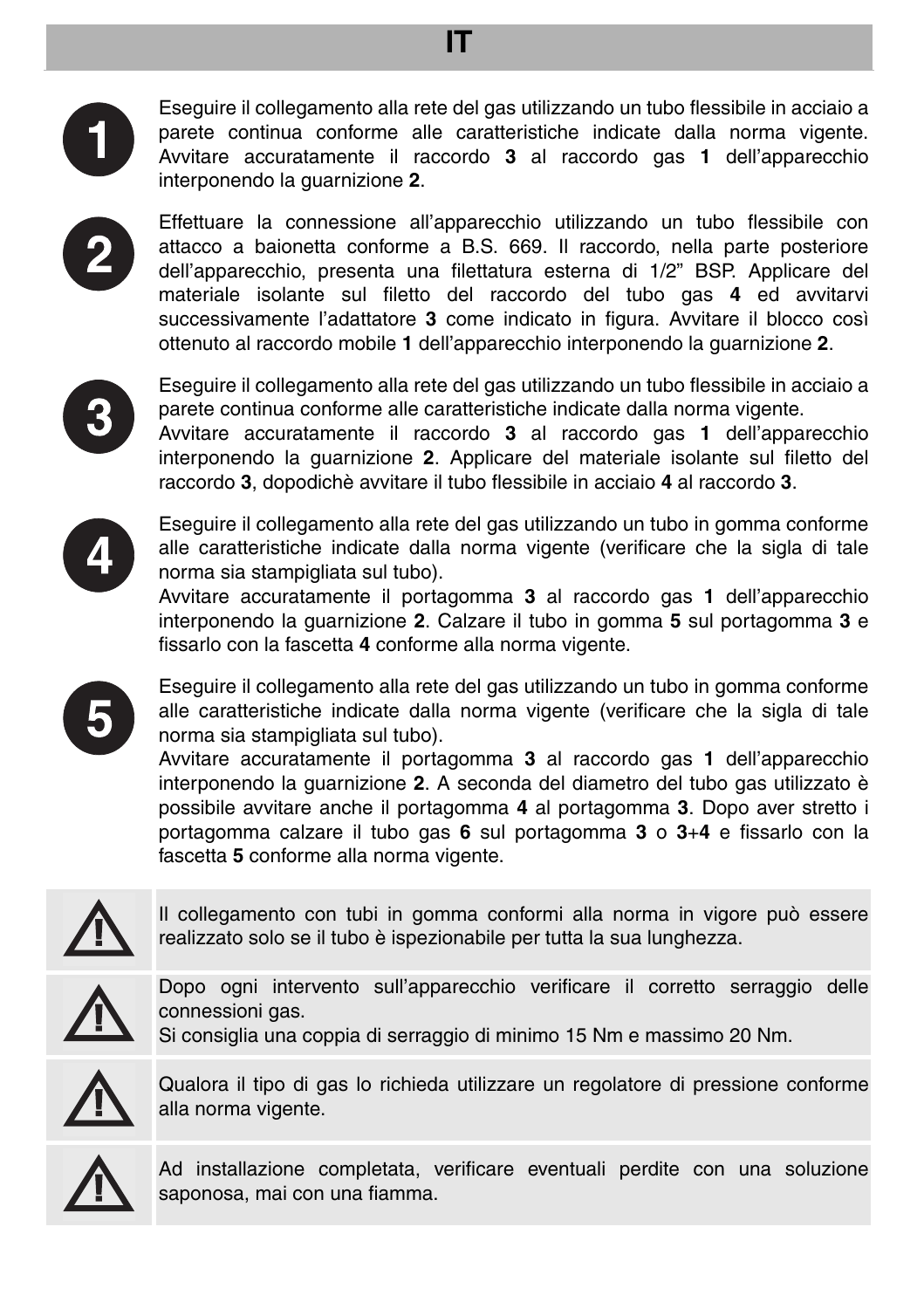## **GB**



Make the connection to the gas mains using a continuous wall flexible steel pipe whose specifications comply with the current regulations. Carefully screw the connector **3** to the gas connector **1** of the appliance, placing the seal **2** between them.



Make the connection to the appliance using flexible bayonet style hose in accordance to B.S. 669. The hose connection at the rear of the appliance has a 1/2" BSP external thread. Apply a suitable sealing substance to the thread of the gas pipe connector **4** and then tighten the adapter **3** to it as shown in the figure. Screw this assembly to the moveable connector **1** of the appliance, placing the seal **2** between them.



Make the connection to the gas mains using a continuous wall flexible steel pipe whose specifications comply with the current regulations. Carefully screw the connector **3** to the gas connector **1** of the appliance, placing the seal **2** between them. Apply a suitable sealing substance to the thread of the connector **3** and then tighten the flexible steel pipe **4** to the connector **3**.



Make the connection to the gas mains using a rubber hose whose specifications comply with the current regulations (verify that the reference standard is stamped on the hose). Carefully screw the hose connector **3** to the gas connector **1** of the appliance, placing the seal **2** between them. Push the rubber hose **5** onto the hose connector **3** and secure it with the clamp **4** that is compliant with the applicable standard.



Make the connection to the gas mains using a rubber hose whose specifications comply with the current regulations (verify that the reference standard is stamped on the hose). Carefully screw the hose connector **3** to the gas connector **1** of the appliance, placing the seal **2** between them. The hose connector **4** can also be screwed to the hose connector **3**, depending on the diameter of the gas pipe used. After having tightened the hose connectors, push the gas pipe **6** onto the hose connector **3** or **3**+**4** and secure it with the clamp **5** that is compliant with the applicable standard.



Connection using rubber hoses complying with the current regulations is only permitted if the hose can be inspected along its entire length.



After each intervention on the appliance verify the correct tightness of all the gas connections.

Tighten securely all the connections, ensuring the connection incorporating the seal is at least 15 Nm and does not exceed 20 Nm.



If required by the type of gas, use a pressure regulator that complies with current regulations.



At the end of the installation, check for any leaks with a soapy solution, never with a flame.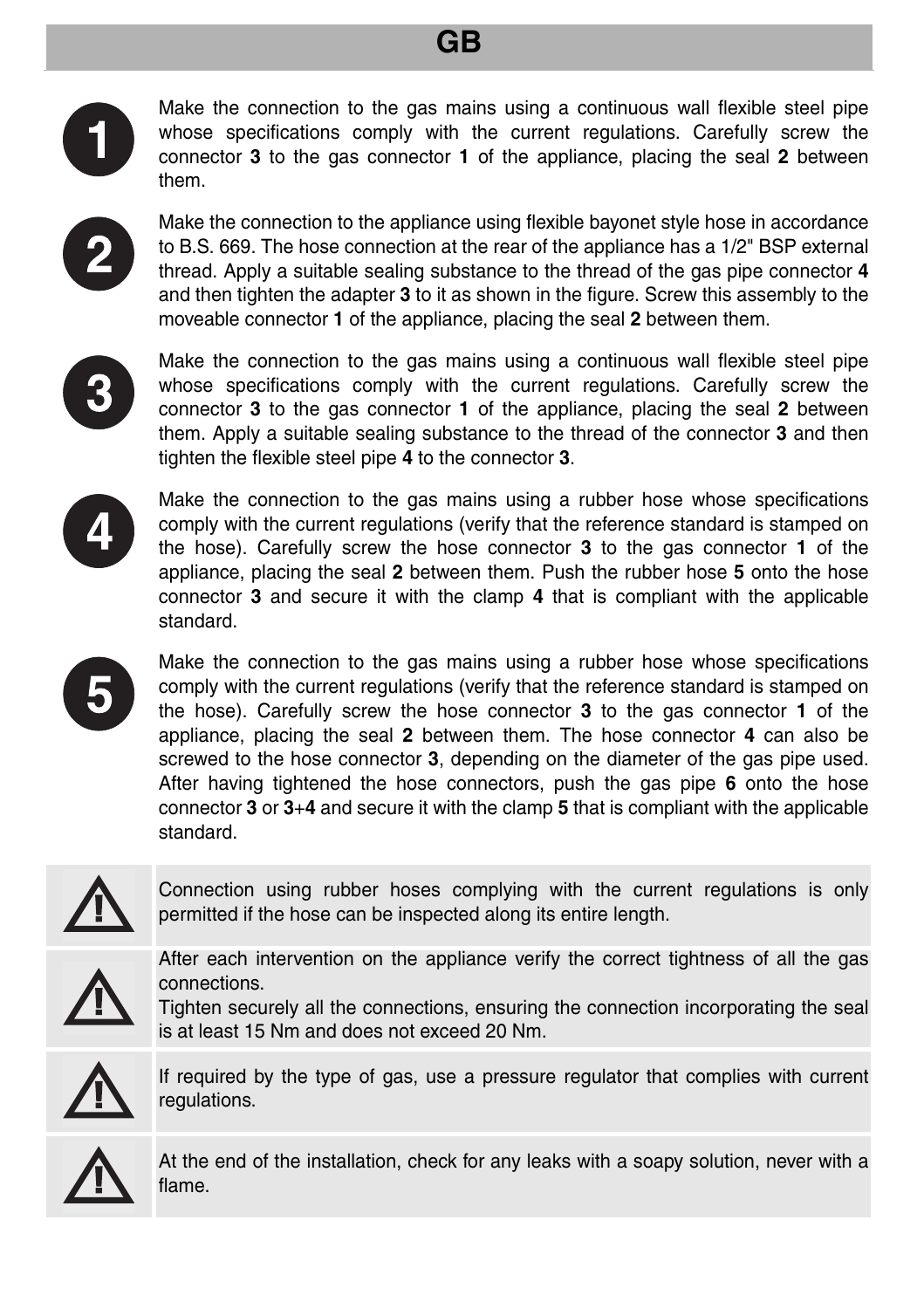# **FR - BE**



Effectuer le raccordement au réseau de distribution du gaz en utilisant un tuyau flexible en acier à paroi continue conforme aux caractéristiques visées par la réglementation en vigueur. Visser soigneusement le raccord **3** au raccord du gaz **1** de l'appareil en interposant le joint **2**.



Branchez l'appareil en utilisant un tuyau flexible avec un raccord à baïonnette, conforme à B.S. 669. Le raccord, situé à l'arrière de l'appareil, présente un filetage externe de 1/2" BSP. Appliquer une pâte d'étanchéité sur le filet du raccord du tuyau de gaz **4** avant d'y visser l'adaptateur **3** d'après la figure. Visser le bloc ainsi obtenu au raccord mobile **1** de l'appareil en interposant le joint **2**.



Effectuer le raccordement au réseau de distribution du gaz en utilisant un tuyau flexible en acier à paroi continue conforme aux caractéristiques visées par la réglementation en vigueur. Visser soigneusement le raccord **3** au raccord du gaz **1** de l'appareil en interposant le joint **2**. Appliquer une pâte d'étanchéité sur le filet du raccord du tuyau de gaz **3**, puis visser le tuyau flexible en acier **4** au raccord **3**.



Effectuer le raccordement au réseau de distribution du gaz à l'aide d'un tuyau en caoutchouc conforme aux caractéristiques visées par la réglementation en vigueur (vérifier que le sigle de la norme est bien imprimé sur le tuyau). Visser soigneusement l'embout **3** au raccord du gaz **1** de l'appareil en interposant le joint **2**. Caler le tuyau en caoutchouc **5** sur l'embout **3** et le fixer avec le collier **4** conforme à la réglementation en vigueur.



Effectuer le raccordement au réseau de distribution du gaz à l'aide d'un tuyau en caoutchouc conforme aux caractéristiques visées par la réglementation en vigueur (vérifier que le sigle de la norme est bien imprimé sur le tuyau). Visser soigneusement l'embout **3** au raccord du gaz **1** de l'appareil en interposant le joint **2**. En fonction du diamètre du tuyau de gaz utilisé, il est possible de visser également l'embout **4** à l'embout **3**. Après avoir serré les embouts, caler le tube de gaz **6** sur l'embout **3** ou **3**+**4** et le fixer avec le collier **5** conforme à la réglementation en vigueur.



Le raccordement avec des tuyaux en caoutchouc conformes à la réglementation en vigueur ne peut être réalisé que s'il est possible d'inspecter le tuyau sur toute sa longueur.



Après chaque intervention sur l'appareil, vérifier que les connexions du gaz sont correctement serrées.

On conseille un couple de serrage d'un minimum de 15 Nm à un maximum de 20 Nm.



Si le type de gaz l'exige, utiliser un régulateur de pression conforme à la réglementation en vigueur.



Une fois l'installation terminée, vérifiez la présence d'éventuelles fuites avec un solution savonneuse, mais jamais avec une flamme.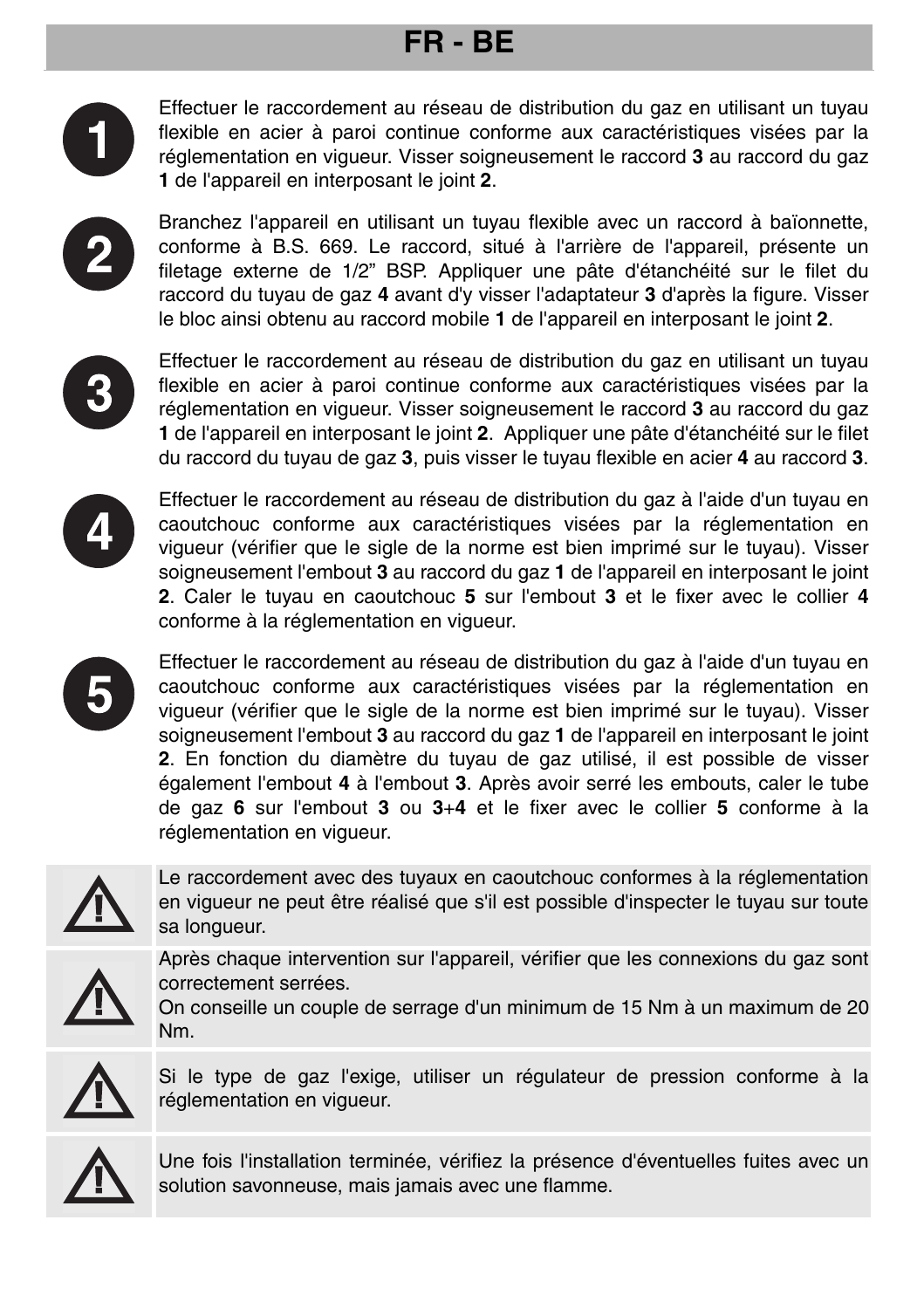# **DE-BE**



Den Anschluss an das Gasnetz mit einem Stahlschlauch mit durchgehender Wandung durchführen, der der geltenden Norm entspricht. Den Anschluss **3** korrekt auf den Gasanschluss **1** des Gerätes schrauben. Zwischen dem Anschluss und dem Gasanschluss die Dichtung **2** einsetzen.

Den Anschluss an das Gerät mithilfe eines Schlauches mit Bajonett-Anschluss (B.S.669) ausführen. Der Anschluss auf der Rückseite des Gerätes weist ein Außengewinde von 1/2" BSP auf. Isoliermaterial an dem Gewinde des Gasanschlusses **4** anbringen und dann den Adaptor **3** festschrauben wie in der Abbildung gezeigt. Den damit erhaltenen Block an bewegbaren Anschluss **1** des Gerätes mit der Dichtung **2** anschrauben.



Den Anschluss an das Gasnetz mit einem Stahlschlauch mit durchgehender Wandung durchführen, der der geltenden Norm entspricht. Den Anschluss **3** korrekt auf den Gasanschluss **1** des Gerätes schrauben. Zwischen dem Anschluss und dem Gasanschluss die Dichtung **2** einsetzen. Isoliermaterial an dem Gewinde des Anschlusses **3** anbringen und dann den Stahlschlauch **4** an dem Anschluss **3** festschrauben.



Den Anschluss an das Gasnetz mit einem den geltenden Vorschriften entsprechenden Gummischlauch ausführen. Hierbei sicherstellen, dass der Schlauch mit dem Kürzel der entsprechenden Norm gekennzeichnet ist. Den Schlauchnippel **3** korrekt auf den Gasanschluss **1** des Gerätes schrauben. Zwischen dem Schlauchnippel und dem Gasanschluss die Dichtung **2** einsetzen. Den Gummischlauch **5** auf dem Schlauchnippel **3** anziehen und mit dem der geltenden Norm entsprechenden Verbindungsstück **4** befestigen.



Den Anschluss an das Gasnetz mit einem den geltenden Vorschriften entsprechenden Gummischlauch ausführen. Hierbei sicherstellen, dass der Schlauch mit dem Kürzel der entsprechenden Norm gekennzeichnet ist. Den Schlauchnippel **3** korrekt auf den Gasanschluss **1** des Gerätes schrauben. Zwischen dem Schlauchnippel und dem Gasanschluss die Dichtung **2** einsetzen. Je nach Durchmesser des verwendeten Gasschlauchs kann auch der Schlauchnippel **4** an den Schlauchnippel **3** angeschraubt werden. Nach dem Anbringen des Schlauchnippels den Gasschlauch **6** auf dem Schlauchnippel **3** oder **3**+**4** anziehen und mit dem der geltenden Norm entsprechenden Verbindungsstück **5** befestigen.



Der Anschluss mit einem vorschriftsmässigen Gummischlauch ist nur zulässig, wenn der Schlauch auf seiner ganzen Länge inspektionierbar ist.



Nach jedem Eingriff auf das Gerät muss sichergestellt werden, dass die Gasanschlüsse korrekt festgezogen und angeschlossen sind.





Wenn der Gastyp dies erfordert, einen Druckregler verwenden, der den geltenden Normen entspricht.



Nach Abschluss der Installation mithilfe einer Seifenlösung (keine Flamme!) prüfen, ob undichte Stellen vorhanden sind.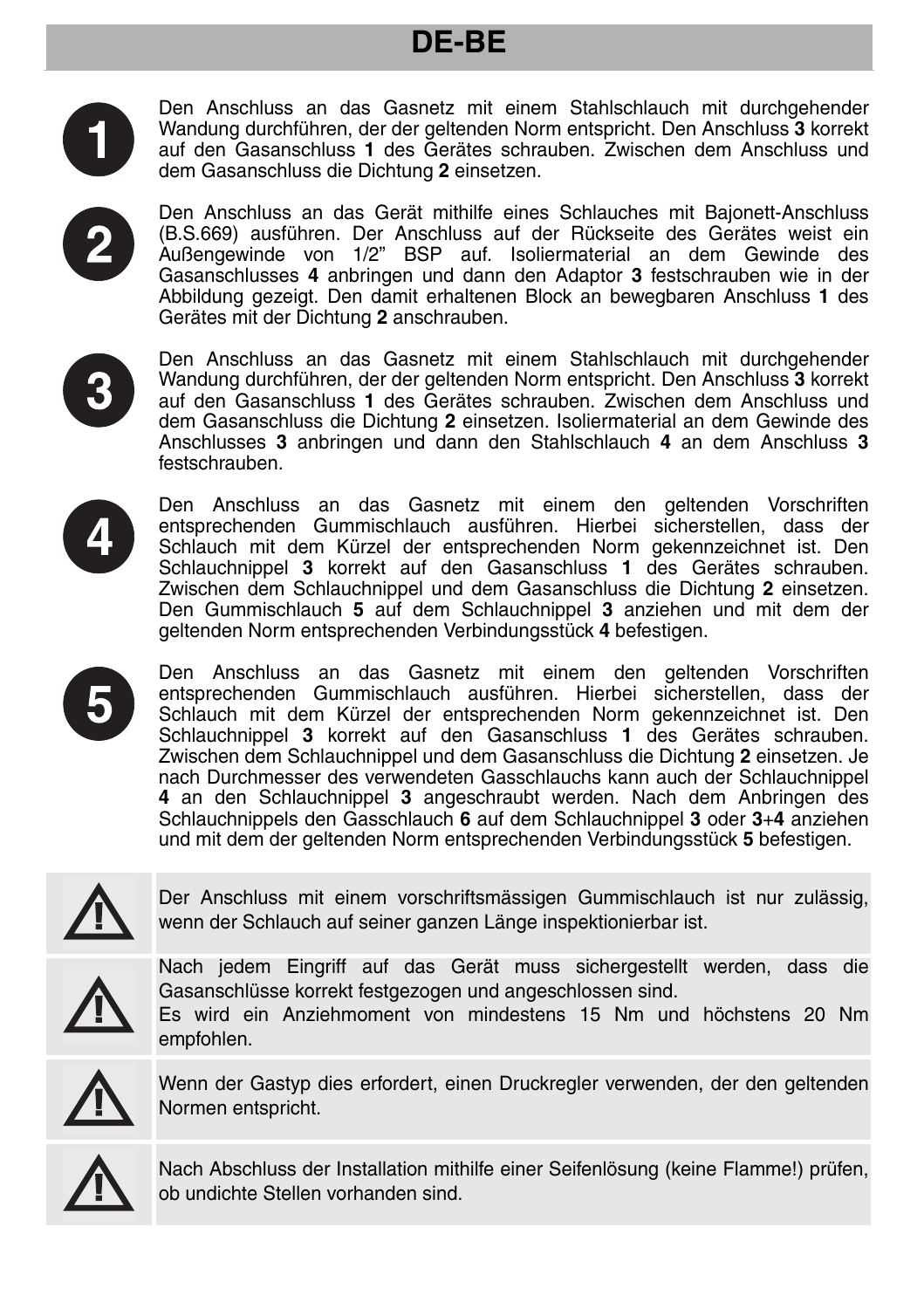# **NL-BE**



1Voer de aansluiting op het gasnet uit met een flexibele gewapende stalen slang, conform de normen.

Sluit het toestel aan met de buigzame slang voorzien van bajonetkoppeling conform de norm B.S. 669. De gasbuis aan de achterzijde van het toestel is voorzien van een externe schroefdraad van ½"(12,7 mm)BSP. Breng afdichtend materiaal aan op de schroefdraad van de gasleiding **4** en sluit vervolgens koppelstuk aan **3** zoals weergegeven in de afbeelding. Breng de pakking **2** tussen koppelstuk met slang en gasbuis **1** aan en bevestig koppelstuk met slang aan gasbuis **1**.



Voer de aansluiting op het gasnet uit met een flexibele gewapende stalen slang, conform de geldende normen. Draai koppelstuk 3 zorgvuldig op de gasbuis **1** van het toestel met de pakking **2** ertussen. Breng afdichtend materiaal aan op de schroefdraad van aansluiting **3**, schroef vervolgens de flexibele stalen slang **4** op de aansluiting **3**. Bij gebruik van een goedgekeurde rubberen slang hoeft u geen pakking tussen koppelstuk en slang te gebruiken.



Bij gebruik van butaan/propaan: voer de aansluiting op de gasflessen uit met een rubberen slang dat aan de normen moet voldoen (Zie keurmerk aan de zijkant van de slang). Draai slangpilaar **3** zorgvuldig op de gasbuis **1** van het toestel met de pakking **2** ertussen. Schuif de rubberen slang **5** op de slangpilaar **3** en klem de slang met een slangenklem **4**.



Bij gebruik van butaan/propaan: voer de aansluiting op de gasflessen uit met een rubberen slang dat aan de normen moet voldoen (Zie keurmerk aan de zijkant van de slang). Draai slangpilaar **3** zorgvuldig op de gasbuis **1** van het toestel met de pakking **2** ertussen. Naar gelang de diameter van de rubberen slang **6** kan er ook gebruik worden gemaakt van slangpilaren **3** en **4** in elkaar gedraaid. Met een slangenklem **5** kan men de slang bevestigen.

$$
\overline{\mathbb{A}}
$$

De aansluiting met goedgekeurde slangen mag alleen indien de slang over de volledige lengte geïnspecteerd kan worden.



Na elke interventie op het toestel moet de correcte koppelingen van de gasaansluiting gecontroleerd worden. Er moet gebruik worden gemaakt van een aanhaalkoppel van min 15 Nm en maximaal 20 Nm.



Indien het gastype het vereist moet er een drukregelaar worden gebruikt conform de geldende normen.



Na installatie moet u eventuele gaslekkages opsporen met een zeepsop, maar nooit met een vlam.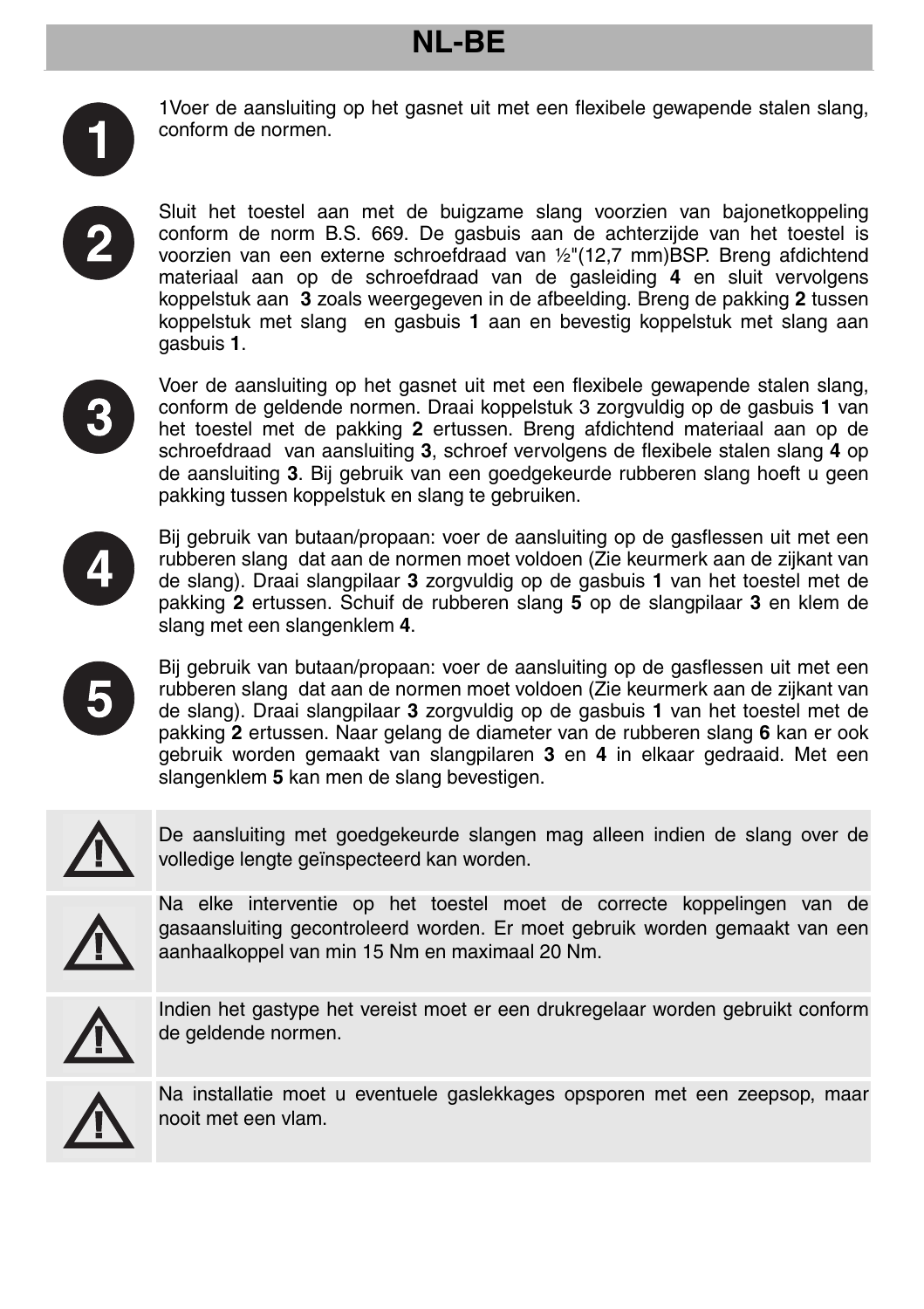#### **ES**



Efectúe la conexión a la red del gas utilizando un tubo flexible de acero en pared continua conforme a las características indicadas por la normativa vigente. Enrosque cuidadosamente el manguito **3** al manguito del gas **1** del aparato interponiendo la junta **2**.



Efectuar la conexión al aparato utilizando un tubo flexible con conexión de bayoneta conforme a B.S. 669. El racor, situado en la parte trasera del aparato, presenta un roscado exterior de 1/2" BSP. Aplique material aislante en la rosca del manguito del tubo del gas **4** y enrosque seguidamente el adaptador **3** como se indica en la figura. Enrosque el bloque así obtenido al manguito móvil **1** del aparato interponiendo la junta **2**.



Efectúe la conexión a la red del gas utilizando un tubo flexible de acero en pared continua conforme a las características indicadas por la normativa vigente.

Enrosque cuidadosamente el manguito **3** al manguito del gas **1** del aparato interponiendo la junta **2**. Aplique material aislante en la rosca del manguito **3**, después enrosque el tubo flexible de acero **4** al manguito **3**.



Efectúe la conexión a la red del gas utilizando un tubo de goma que reúna las características indicadas por las normas vigentes (controle que la sigla de esta norma esté impresa en el tubo).

Enrosque cuidadosamente el portagomas **3** al manguito del gas **1** del aparato interponiendo la junta **2**. Aplique el tubo de goma **5** al portagomas **3** y fíjelo con la abrazadera **4** conforme a la normativa vigente.

Efectúe la conexión a la red del gas utilizando un tubo de goma que reúna las características indicadas por las normas vigentes (controle que la sigla de esta norma esté impresa en el tubo).

Enrosque cuidadosamente el portagomas **3** al manguito del gas **1** del aparato interponiendo la junta **2**. Según el diámetro del tubo del gas utilizado es posible enroscar también el portagomas **4** al portagomas **3**. Después de haber ajustado el portagomas aplique el tubo del gas **6** al portagomas **3** o **3**+**4** y fíjelo con la abrazadera **5** conforme a la normativa vigente.



La conexión con tubos de goma conformes con lo dispuesto por la normativa vigente sólo se puede realizar si el tubo queda accesible para su inspección en toda su longitud.



Después de cada intervención en el aparato verifique el correcto apriete de las conexiones del gas.

Se aconseja un par de apriete de un mínimo de 15 Nm y de un máximo de 20 Nm.



En el caso de que el tipo de gas lo requiera utilice un regulador de presión conforme a la normativa vigente.



Una vez completada la instalación, compruebe la presencia de eventuales pérdidas por medio de una solución jabonosa, nunca con una llama.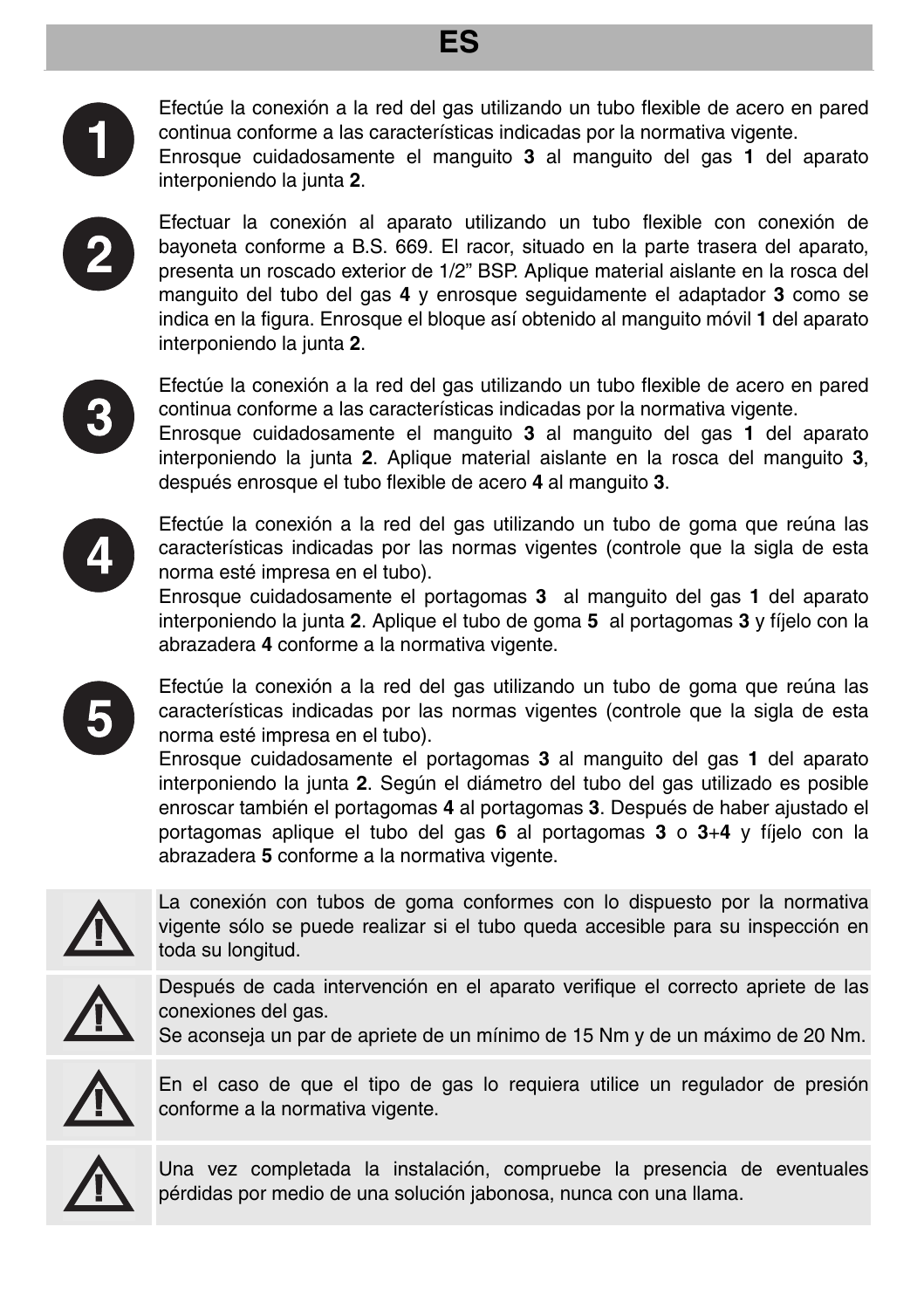#### **PT**



Realize a ligação à rede do gás utilizando um tubo flexível em aço em parede contínua conforme as características indicadas pela norma vigente.

Enroscar de forma precisa a conexão **3** à conexão de gás **1** do aparelho, colocando a junta **2**.



Efectuar a ligação do aparelho utilizando um tubo flexível com fixação de baioneta conforme a B.S. 669. A conexão, na parte posterior do aparelho, apresenta una rosca externa de 1/2" BSP. Aplique material isolante na rosca da conexão do tubo de gás **4** e enroscá-la depois ao adaptador **3** como indicado na figura. Enroscar o bloco assim obtido à conexão móvel **1** do aparelho colocando a junta **2**.



Realize a ligação à rede do gás utilizando um tubo flexível em aço em parede contínua conforme as características indicadas pela norma vigente.

Enroscar de forma precisa a conexão **3** à conexão de gás **1** do aparelho, colocando a junta **2**. Aplique material isolante na rosca da conexão **3**, depois enrosque o tubo flexível em aço **4** à conexão **3**.



Faça a ligação à rede de gás utilizando um tubo de borracha cujas características correspondam às indicadas na norma vigente (verifique se o tubo tem estampilhada a sigla desta norma).

Enroscar de forma precisa o adaptador de mangueira **3** à conexão de gás **1** do aparelho colocando a junta **2**. Ajuste bem o tubo de borracha **5** ao adaptador de mangueira **3** e fixe-o com a braçadeira **4** conforme a norma vigente.



Faça a ligação à rede de gás utilizando um tubo de borracha cujas características correspondam às indicadas na norma vigente (verifique se o tubo tem estampilhada a sigla desta norma).

Enroscar de forma precisa o adaptador de mangueira **3** à conexão de gás **1** do aparelho colocando a junta **2**. De acordo com o diâmetro do tubo de gás utilizado é possível enroscar o adaptador de mangueira **4** ao adaptador de mangueira **3**. Depois de ter apertado o adaptador de mangueira, calce o tubo de gás **6** ao adaptador **3** ou **3**+**4** e fixe-o com a braçadeira **5** conforme a norma vigente.



A ligação com tubos de borracha que estão em conformidade com as normas em vigor só pode ser feita se o tubo puder ser inspeccionado em todo o seu comprimento.



Após cada intervenção no aparelho, verificar o aperto correcto das ligações de gás.

Aconselha-se um binário de aperto mínimo de 15 Nm e máximo 20 Nm.



Sempre que o tipo de gás o exija, utilize um regulador de pressão conforme a norma vingente.



Concluída a instalação, verifique se há fugas de gás usando uma solução de água e sabão. Nunca utilize chamas.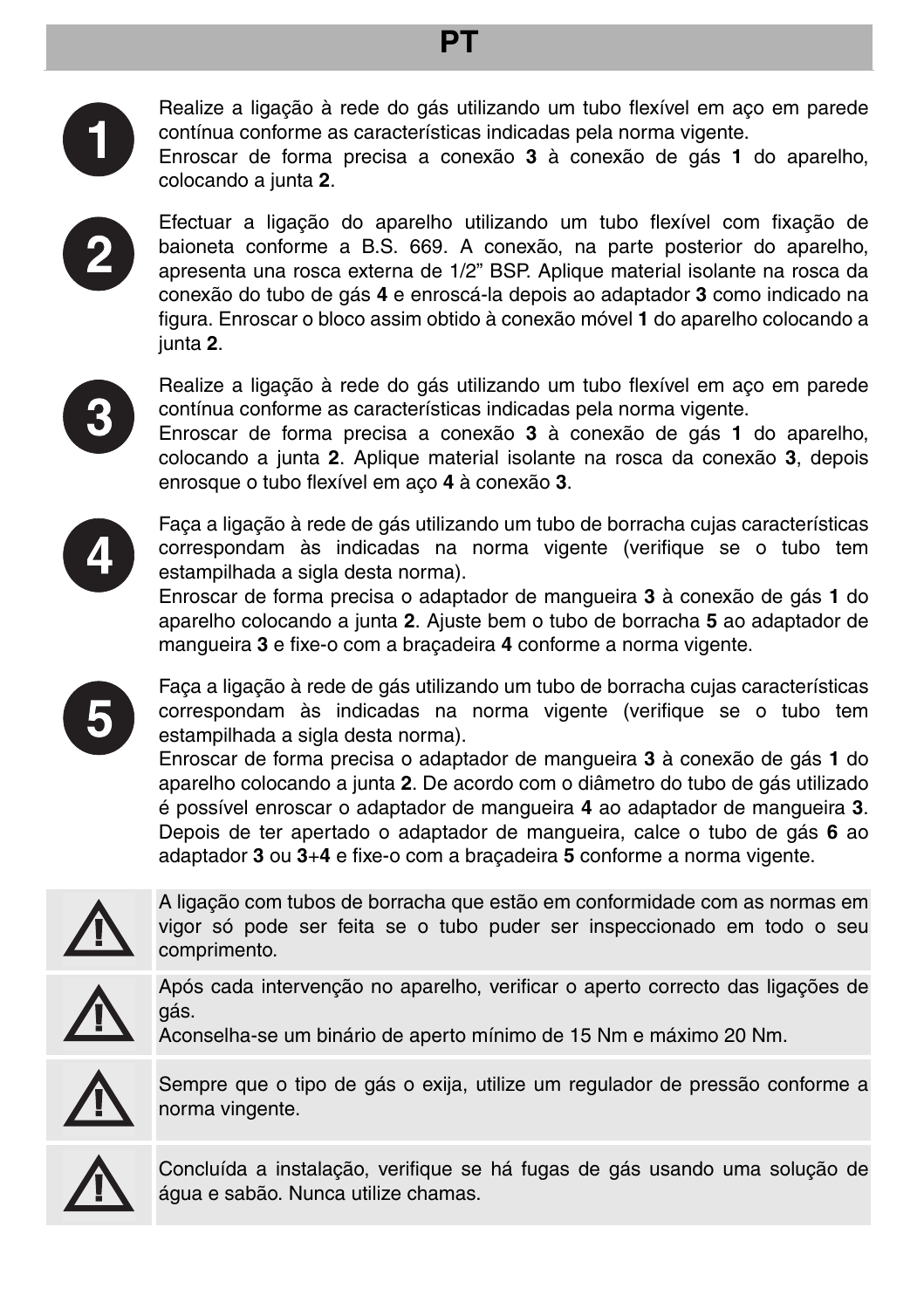# **SV**



Anslut till gasnätet med hjälp av en stålslang med jämn yta som uppfyller kraven i gällande föreskrifter.



Skruva fast kopplingen **C** på apparatens gaskoppling **1** och placera packningen **2** emellan.



Anslut apparaten med hjälp av en slang med bajonettkoppling som överensstämmer med B.S 669. Anslutningen på apparatens baksida har en 1/2" BSP yttergänga. Använd isolerande material på gastubens **D** gängade koppling och skruva därefter fast adaptern **3** enligt vad som visas på bilden. Skruva fast blockeringen som skapats till den rörliga kopplingen **1** på apparaten och placera packningen **2** mellan.



Anslut till gasnätet med hjälp av en stålslang med jämn yta vars egenskaper uppfyller kraven i gällande föreskrifter.

Skruva fast kopplingen **3** på apparatens gaskoppling **1** och placera packningen **2** emellan. Använd isolerande material på kopplingens **3** gängning, och skruva därefter fast stålslangen **4** på kopplingen **3**.



Vid anslutning till gasnätet ska man använda en gummislang vars egenskaper uppfyller kraven i gällande föreskrifter (kontrollera att slangen är märkt med beteckningen för gällande standard).

Skruva fast slanghållaren **3** på apparatens gaskoppling **1** och placera packningen **2** emellan. Trä på gummislangen **5** på slanghållaren **3** och fäst den med slangklämman **4** som uppfyller kraven i gällande föreskrifter.



Vid anslutning till gasnätet ska man använda en gummislang vars egenskaper uppfyller kraven i gällande föreskrifter (kontrollera att slangen är märkt med beteckningen för gällande standard).

Skruva fast slanghållaren **3** på apparatens gaskoppling **1** och placera packningen **2** emellan. Beroende på diameter på använd gastub kan man skruva fast även slanghållaren **4** till slanghållaren **3**. Efter att man dragit åt slanghållaren ska man trä gastuben **6** på slanghållaren **3** eller **3**+**4** och fästa den med klämman **5**, i enlighet med gällande föreskrifter.



Anslutning med gummislangar som uppfyller kraven i gällande föreskrifter kan utföras endast om slangen kan undersökas längs hela längden.



Man ska alltid kontrollera att gasanslutningarna är korrekt åtdragna efter att man gjort ett ingrepp på apparaten. Vi rekommenderar ett åtdragningsmoment på minst 15 Nm och max 20 Nm.



Om gastypen kräver det ska man använda en tryckregulator som uppfyller kraven i gällande föreskrifter.



Efter fullföljd installation ska man kontrollera om det finns några läckor. Använd en tvållösning, aldrig låga.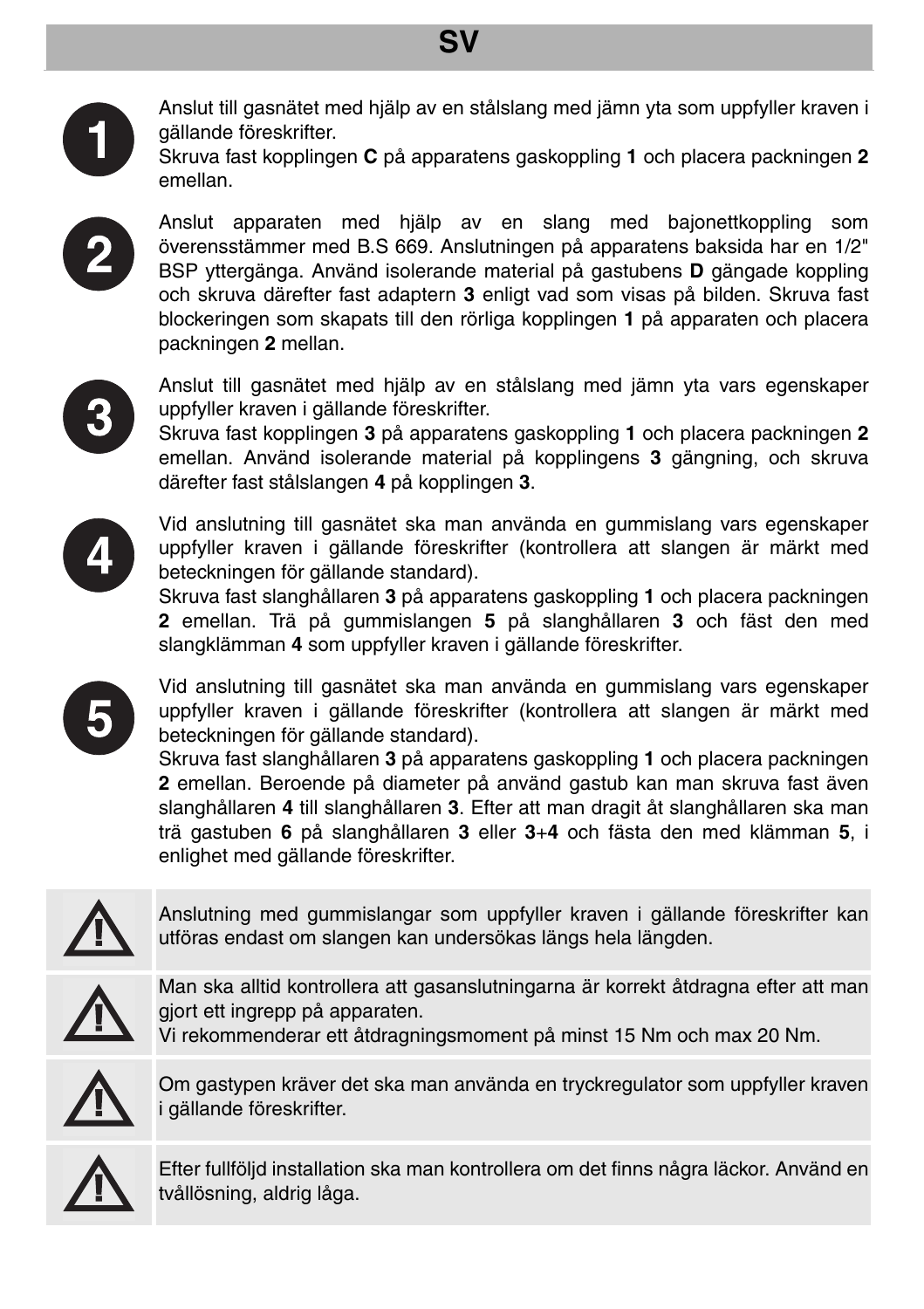## **RU**



Подключите подачу сетевого газа, используя гибкую стальную трубу с неразрезной стенкой с характеристиками, указанными в действующих нормах. Аккуратно навинтите патрубок **3** на газовый патрубок **1** прибора, подложив прокладку **2**.

Выполнить подключение прибора, пользуясь гибкой трубой с карабинным соединением, соответствующим Британскому трубному стандарту (B.S.) 669. Муфта в задней части прибора представляет собой внешнюю резьбу 1/2" BSP (британская трубная коническая резьба). Нанести изолирующий материал на резьбу патрубка газовой трубы **4** и далее завинтить переходную муфту **3** как указано на рисунке. Завинтить блок так, как он соединен с подвижной муфтой **1** аппарата, подложив прокладку **2**.



Подключите подачу сетевого газа, используя гибкую стальную трубу с неразрезной стенкой с характеристиками, указанными в действующих нормах. Аккуратно навинтите патрубок **3** на газовый патрубок **1** прибора, подложив прокладку **2**. Нанести изолирующий материал на резьбу патрубка газовой трубы **3**, после чего привинтить гибкую стальную трубу **4** к патрубку **3**.



Убедитесь, что подключение к сети подачи газа с использованием гибкого резинового шланга не противоречит техническим характеристикам, оговоренным в действующих стандартах (убедитесь, что обозначение этого стандарта нанесено на шланге). Аккуратно навинтите фитинг **3** на газовый патрубок **1** прибора, подложив прокладку **2**. Наденьте резинотканевый рукав **5** на фитинг **3** и зажмите его хомутом **4**, соответствующим действующему стандарту.



Убедитесь, что подключение к сети подачи газа с использованием гибкого резинового шланга не противоречит техническим характеристикам, оговоренным в действующих стандартах (убедитесь, что обозначение этого стандарта нанесено на шланге). Аккуратно навинтите фитинг **3** на газовый патрубок **1** прибора, подложив прокладку **2**. В соответствии с диаметром использовванной газовой трубы можно навинтить также фитинг **4** на фитинг **3**. После затягивания фитингов, недеть концы газовой трубы **6** на фитинг **3** или **3**+**4** и закрепить его хомутом **5**, соответствующим действующей норме.



Подключение с помощью резинотканевых рукавов, соответствующих действующей норме, можно выполнять только в том случае, если обеспечивается возможность осмотра рукава по всей длине.



После выполнения каждой операции на приборе проверять корректную затяжку газовых подключений.

Рекомендуется минимальный 15 Нм и максимальный 20 Нм момент затяжки.



В случае, если тип газа этого требует, использовать регулятор давления, соответствующий действующим нормам.



После завершения операции проверьте герметичность, используя мыльный раствор, но ни в коем случае, пламя.